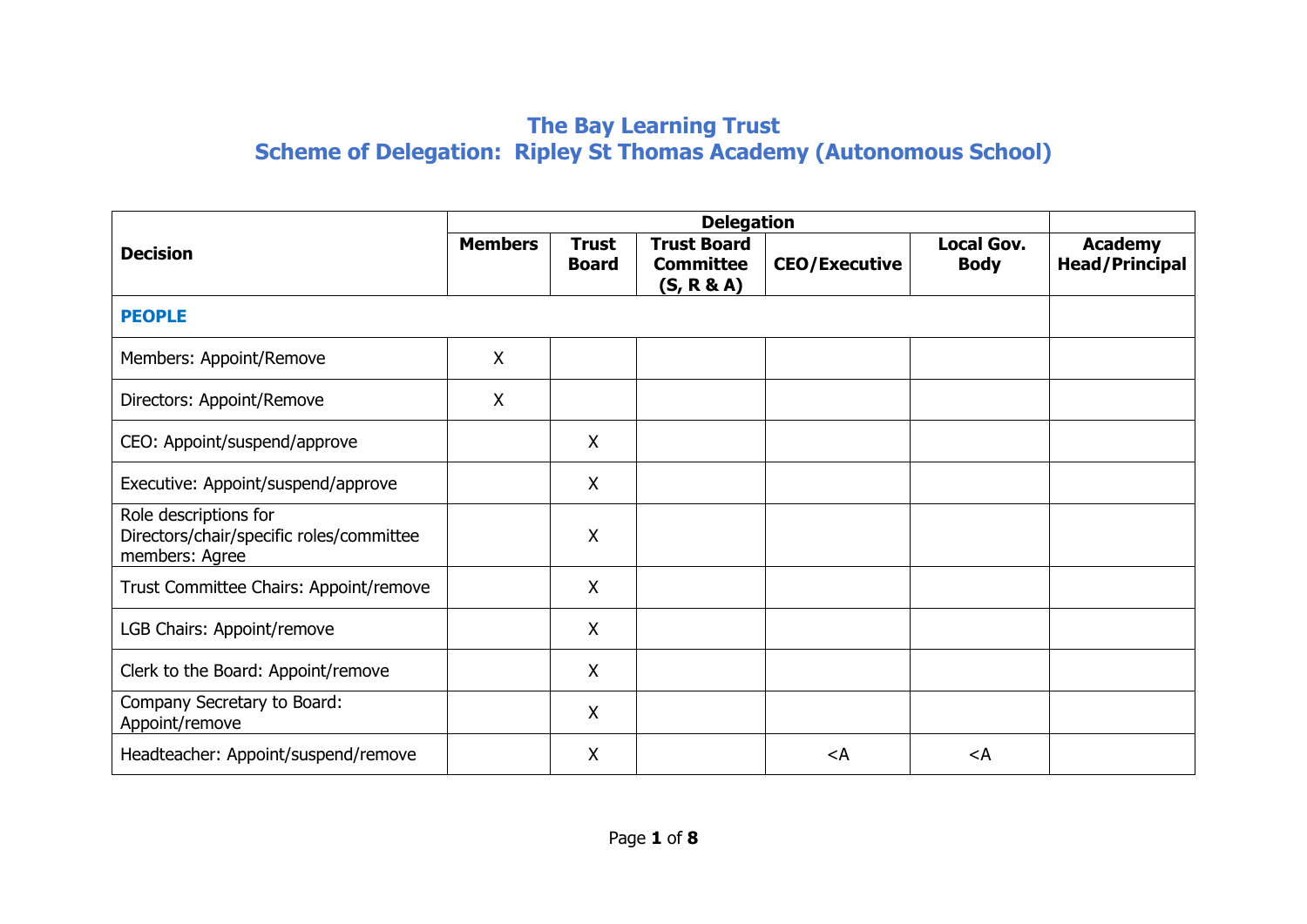| <b>Decision</b>                                                                                                                | <b>Members</b> | <b>Trust</b><br><b>Board</b> | <b>Trust Board</b><br><b>Committee</b><br>(S, R & A) | <b>CEO/Executive</b> | <b>Local Gov.</b><br><b>Body</b> | <b>Academy</b><br><b>Head/Principal</b> |
|--------------------------------------------------------------------------------------------------------------------------------|----------------|------------------------------|------------------------------------------------------|----------------------|----------------------------------|-----------------------------------------|
| Deputy Headteacher:<br>Appoint/suspend/remove                                                                                  |                |                              |                                                      |                      | X                                | $<$ A                                   |
| Teaching Staff: Appoint/suspend/remove                                                                                         |                |                              |                                                      |                      | $\boldsymbol{\mathsf{X}}$        | $<$ A                                   |
| Non-teaching staff:<br>Appoint/suspend/remove                                                                                  |                |                              |                                                      |                      |                                  | $\mathsf{X}$                            |
| Clerk to LGB: Appoint/suspend/remove                                                                                           |                |                              |                                                      | X                    |                                  |                                         |
| Variations to agreed academy staffing<br>structure/establishment: Approve/reject                                               |                |                              | <b>Resources</b>                                     |                      | $\leq$ A                         | $\lt$ A                                 |
| Schools wishing to join the Trust:<br>Approve/reject                                                                           |                | X                            |                                                      |                      |                                  |                                         |
| <b>SYSTEMS AND STRUCTURE</b>                                                                                                   |                |                              |                                                      |                      |                                  |                                         |
| Articles of Association: Agree and review                                                                                      |                | X                            |                                                      |                      |                                  |                                         |
| Governance structure (Committees) for<br>the Trust: Establish and review annually                                              |                | $\mathsf{X}$                 |                                                      |                      |                                  |                                         |
| Terms of reference for Trust Committees<br>(including audit, if required, and scheme<br>for school Committees): Agree annually |                | X                            |                                                      |                      |                                  |                                         |
| Structure of Local Governing Body<br>Committees: Agree and review                                                              |                |                              |                                                      |                      | $\sf X$                          |                                         |
| Skills audit for Trust Board and LGB<br>members: Complete and recruit to fill<br>gaps                                          |                | $\mathsf{X}$                 |                                                      |                      |                                  |                                         |
| Annual Trust assessment of the Trust<br>Board and Committees: Complete<br>annually                                             |                | X                            |                                                      |                      |                                  |                                         |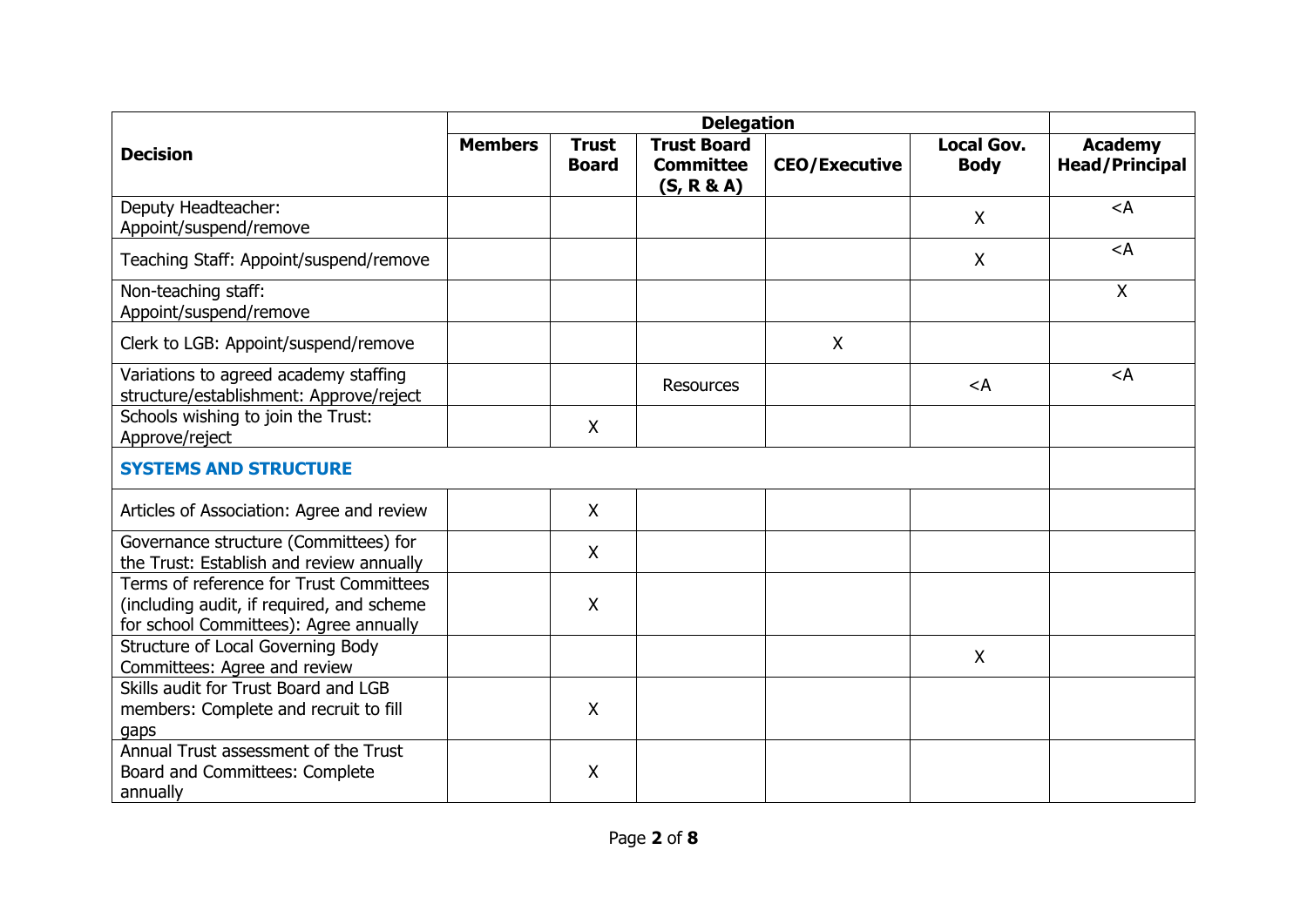| <b>Decision</b>                                                               | <b>Members</b> | <b>Trust</b><br><b>Board</b> | <b>Trust Board</b><br><b>Committee</b><br>(S, R & A) | <b>CEO/Executive</b> | <b>Local Gov.</b><br><b>Body</b> | <b>Academy</b><br><b>Head/Principal</b> |
|-------------------------------------------------------------------------------|----------------|------------------------------|------------------------------------------------------|----------------------|----------------------------------|-----------------------------------------|
| Annual self-review of LGB performance:<br>Complete annually                   |                |                              |                                                      |                      | $\mathsf{X}$                     |                                         |
| Trust Chair's performance: Carry out 360<br>review periodically               |                | $\mathsf{X}$                 |                                                      |                      |                                  |                                         |
| Trustee/Committee member contribution:<br>Review annually                     |                | $\mathsf{X}$                 |                                                      |                      |                                  |                                         |
| Succession Planning and Leadership<br>Development                             |                | X                            |                                                      | $\lt$ A              | $\lt$ A                          | $\leq$ A                                |
| Trustee support and CPD programme:<br>Agree and implement                     |                | $\mathsf{X}$                 |                                                      |                      |                                  |                                         |
| Governor support and CPD programme:<br>Agree and implement                    |                |                              |                                                      |                      | X                                |                                         |
| Annual calendar of meetings: Agree                                            |                | X                            |                                                      | $<$ A                |                                  |                                         |
| Annual calendar of meetings for LGB:<br>Agree                                 |                | $\mathsf{X}$                 |                                                      | $\lt$ A              | $\leq$ A                         | $<$ A                                   |
| LGB procedures and practice: Review and<br>agree                              |                | $\mathsf{X}$                 |                                                      | $\lt$ A              |                                  |                                         |
| <b>REPORTING</b>                                                              |                |                              |                                                      |                      |                                  |                                         |
| Ensure required reports are available for<br>all Board and committee meetings |                |                              |                                                      | X                    |                                  |                                         |
| Trust governance details on Trust and<br>academies' websites: Ensure          |                | $\mathsf{X}$                 |                                                      | $\lt$ A              |                                  |                                         |
| Academy governance details on academy<br>website: Ensure                      |                | $\mathsf{X}$                 |                                                      | $<$ A                |                                  | $\lt$ A                                 |
| Register of all interests, business,<br>pecuniary, loyalty for                |                | $\mathsf{X}$                 |                                                      | $<$ A                |                                  |                                         |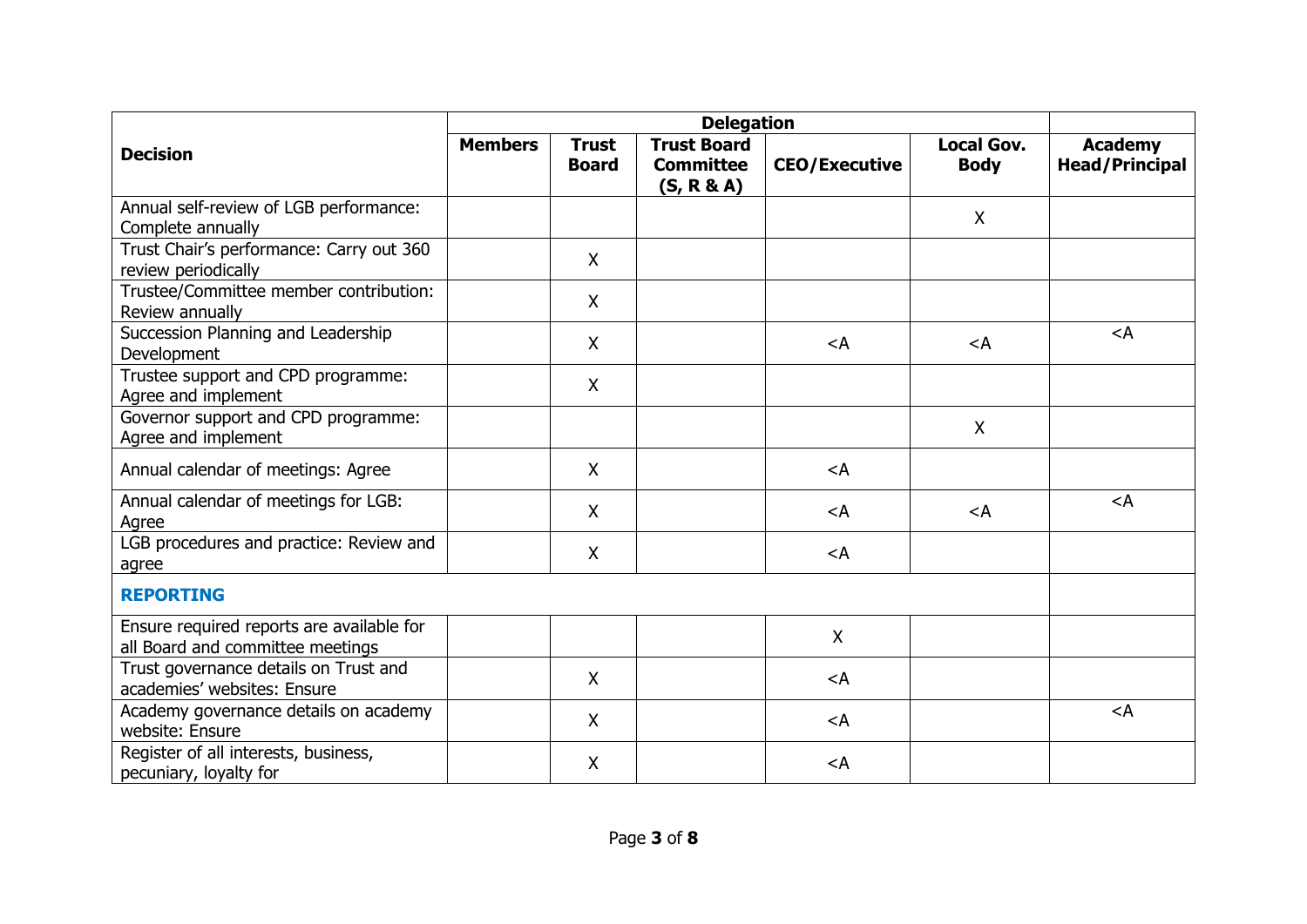| <b>Decision</b>                                                                                                                                                                                          | <b>Members</b> | <b>Trust</b><br><b>Board</b> | <b>Trust Board</b><br><b>Committee</b><br>(S, R & A) | <b>CEO/Executive</b>              | <b>Local Gov.</b><br><b>Body</b> | <b>Academy</b><br><b>Head/Principal</b> |
|----------------------------------------------------------------------------------------------------------------------------------------------------------------------------------------------------------|----------------|------------------------------|------------------------------------------------------|-----------------------------------|----------------------------------|-----------------------------------------|
| members/trustees/committee members:<br>Establish and publish                                                                                                                                             |                |                              |                                                      |                                   |                                  |                                         |
| Annual report on performance of the<br>Trust: Submit to members and publish                                                                                                                              |                | X                            |                                                      |                                   |                                  |                                         |
| Annual report and accounts including<br>accounting policies, signed statement on<br>regularity, propriety and compliance,<br>incorporating governance statement<br>demonstrating value for money: Submit |                | $\mathsf{X}$                 |                                                      | $<$ A                             |                                  |                                         |
| Annual report on work of LGB: Submit to<br>Trust and publish                                                                                                                                             |                |                              |                                                      |                                   | $\boldsymbol{\mathsf{X}}$        | $\leq$ A                                |
| <b>BEING STRATEGIC</b>                                                                                                                                                                                   |                |                              |                                                      |                                   |                                  |                                         |
| Trust's vision and strategy: Agree key<br>priorities and key performance indicators<br>(KPIs): Determine: Agree                                                                                          |                | X                            |                                                      | $<$ A                             |                                  |                                         |
| Academy's mission and strategy within<br>the ethos and mission of the Trust: key<br>priorities and key performance indicators<br>(KPIs): Determine: Agree                                                |                | $\mathsf{x}$                 |                                                      | $<\mathsf{A}\mathsf{>}$           | X                                | $<$ A                                   |
| The vision, aims and values of the Trust:<br>Review and monitor                                                                                                                                          |                | $\mathsf{X}$                 |                                                      |                                   |                                  |                                         |
| The mission, vision and aims of individual<br>academies: Review and monitor                                                                                                                              |                |                              |                                                      |                                   | $\boldsymbol{\mathsf{X}}$        |                                         |
| Company and Charity Law: Ensure<br>compliance                                                                                                                                                            |                |                              | <b>Resources</b>                                     | $\lt$ A                           |                                  |                                         |
| Services to be procured on behalf of<br>individual academies: Identify                                                                                                                                   |                |                              | <b>Resources</b>                                     | <a< td=""><td></td><td></td></a<> |                                  |                                         |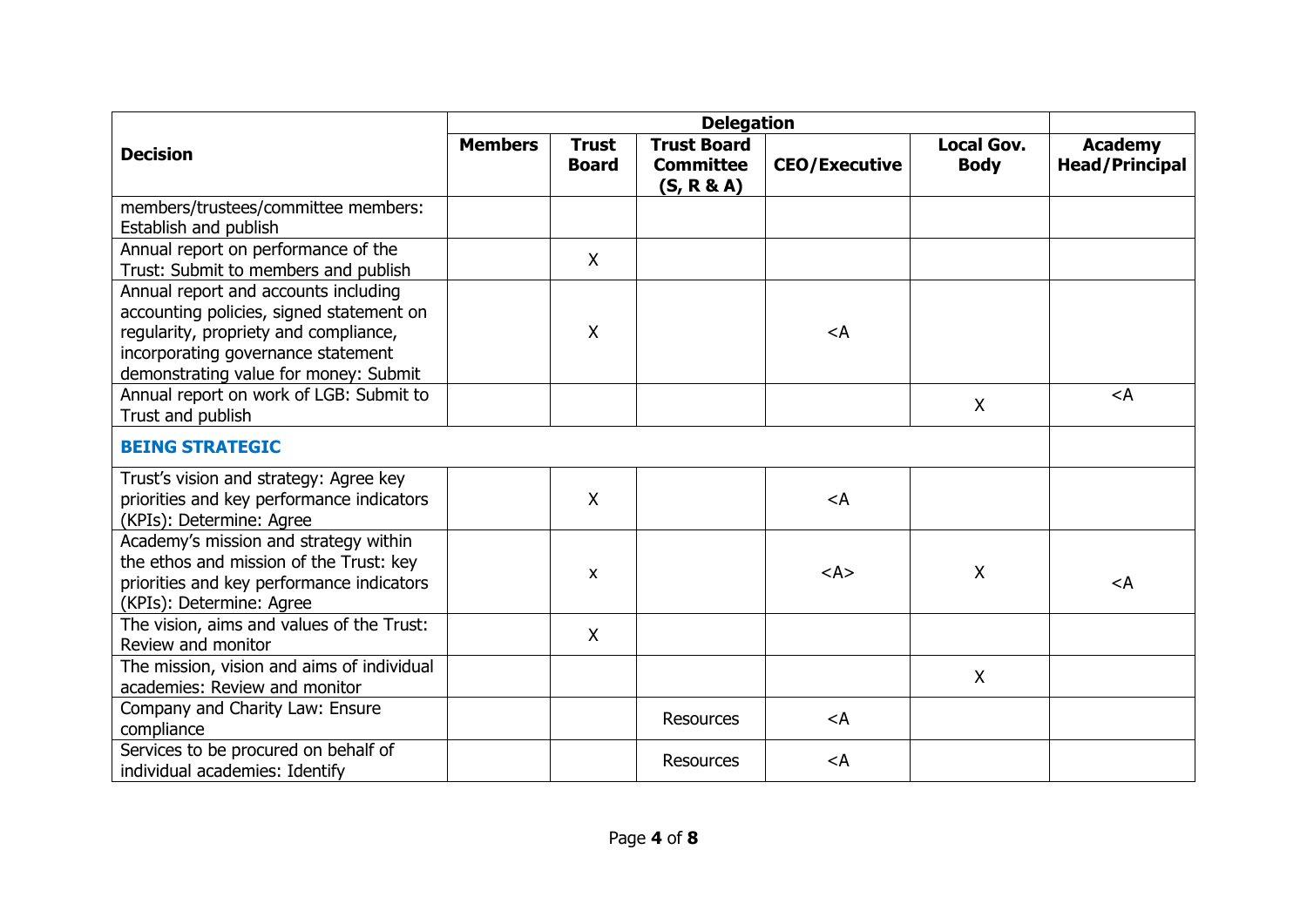| <b>Decision</b>                                                                  | <b>Members</b> | <b>Trust</b><br><b>Board</b> | <b>Trust Board</b><br><b>Committee</b><br>(S, R & A) | <b>CEO/Executive</b> | <b>Local Gov.</b><br><b>Body</b> | <b>Academy</b><br><b>Head/Principal</b> |
|----------------------------------------------------------------------------------|----------------|------------------------------|------------------------------------------------------|----------------------|----------------------------------|-----------------------------------------|
| Centrally procured services procured to<br>secure best value: Identify and agree |                |                              |                                                      | $\mathsf{X}$         |                                  |                                         |
| Management of risk: Establish register,<br>review and monitor                    |                | X                            |                                                      | $\lt$ A              | X                                | $<$ A                                   |
| Engagement with stakeholders                                                     | $\mathsf{X}$   | $\mathsf{X}$                 |                                                      | X                    | X                                | $\mathsf{X}$                            |
| Academy Admissions Policies: approve and<br>review                               |                | $\mathsf{X}$                 |                                                      | $<$ A                | $\leq$ A                         | $\lt$ A                                 |
| Academy Improvement Strategy Plans:<br>Approve                                   |                | $\mathsf{X}$                 |                                                      | $\lt$ A              | $\mathsf{X}$                     | $<$ A                                   |
| Academy Curriculum: Delivery                                                     |                |                              |                                                      |                      | X                                | $<$ A                                   |
| Academy Prospectus: Approve                                                      |                |                              |                                                      |                      | $\mathsf{X}$                     |                                         |
| Budget plan to support delivery of Trust<br>key priorities: Agree                |                | $\mathsf{X}$                 |                                                      | $<$ A                |                                  |                                         |
| Budget plan to support delivery of<br>Academy key priorities: Agree              |                |                              |                                                      |                      | $\mathsf{X}$                     | $<$ A                                   |
| Standards of teaching: Monitor and<br>improve                                    |                |                              |                                                      |                      |                                  | $\mathsf{X}$                            |
| 'Prevent Policy' and 'British Values': Agree<br>and monitor                      |                |                              |                                                      |                      | X                                |                                         |
| 'Prevent Policy' and 'British Values':<br>Implement and monitor                  |                |                              |                                                      |                      |                                  | $\mathsf{X}$                            |
| 'Sex Education and Relationships Policy':<br>Agree and monitor                   |                |                              |                                                      |                      | $\mathsf{X}$                     |                                         |
| 'Sex Education and Relationships Policy':<br>Implement                           |                |                              |                                                      |                      |                                  | $\pmb{\mathsf{X}}$                      |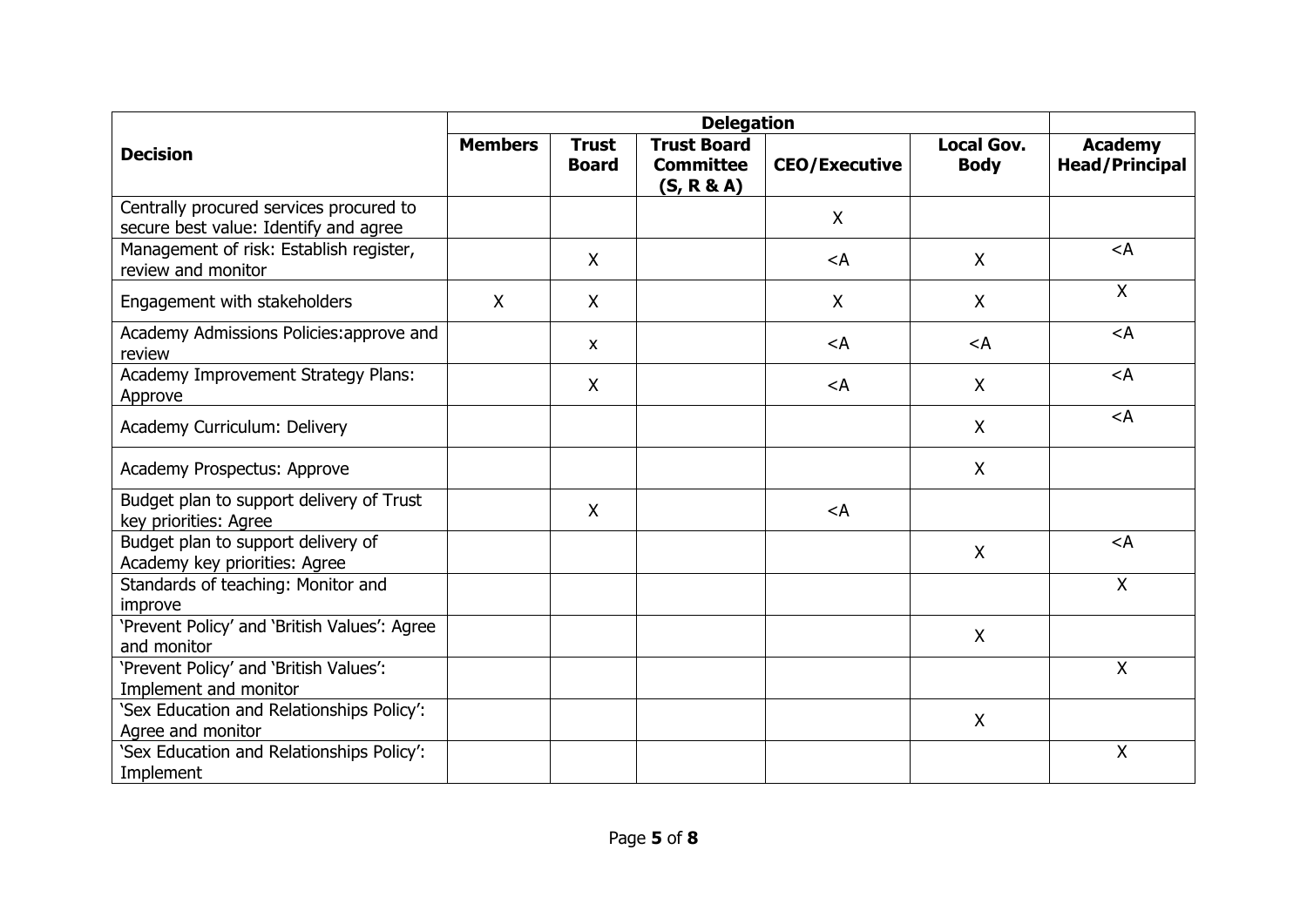| <b>Decision</b>                                                                                               | <b>Members</b> | <b>Trust</b><br><b>Board</b> | <b>Trust Board</b><br><b>Committee</b><br>(S, R & A) | <b>CEO/Executive</b>                                                  | <b>Local Gov.</b><br><b>Body</b> | <b>Academy</b><br><b>Head/Principal</b> |
|---------------------------------------------------------------------------------------------------------------|----------------|------------------------------|------------------------------------------------------|-----------------------------------------------------------------------|----------------------------------|-----------------------------------------|
| Trust's staffing structure within agreed<br>budget: Agree                                                     |                | X                            | <b>Resources</b>                                     | $<$ A                                                                 |                                  |                                         |
| Academy staffing structure within agreed<br>budget: Agree                                                     |                |                              |                                                      | <a< td=""><td><math>\sf X</math></td><td><math>&lt;</math>A</td></a<> | $\sf X$                          | $<$ A                                   |
| Trust business continuity/disaster<br>recovery: Approve, planning and<br>oversight                            |                | X                            |                                                      | $<$ A                                                                 |                                  |                                         |
| Academy business continuity/disaster<br>recovery: Planning and oversight                                      |                |                              |                                                      |                                                                       | X                                | $\leq$ A                                |
| Changes in government and other<br>national policies: Plan and implement<br>response                          |                | X                            |                                                      | $<$ A                                                                 |                                  |                                         |
| Buildings (Maintenance) Plan: Develop<br>and implement                                                        |                |                              |                                                      | $<$ A                                                                 | X                                |                                         |
| Trust Estates/Property Management Pan:<br>Develop and oversee                                                 |                | $\mathsf{X}$                 |                                                      | $\leq$ A                                                              |                                  |                                         |
| Change the academy category: Publish<br>proposals                                                             |                | $\mathsf{X}$                 |                                                      |                                                                       |                                  |                                         |
| School term dates, holidays and sessions<br>times: Agree and approve                                          |                | X                            |                                                      |                                                                       | $\lt$ A                          |                                         |
| <b>HOLDING TO ACCOUNT</b>                                                                                     |                |                              |                                                      |                                                                       |                                  |                                         |
| Auditing and reporting arrangements for<br>matters of compliance (eg safeguarding,<br>H&S, employment): Agree |                | $\mathsf{X}$                 |                                                      | $\,<\,$                                                               |                                  |                                         |
| Compliance, monitoring and reporting                                                                          |                |                              |                                                      |                                                                       | X                                | $<$ A                                   |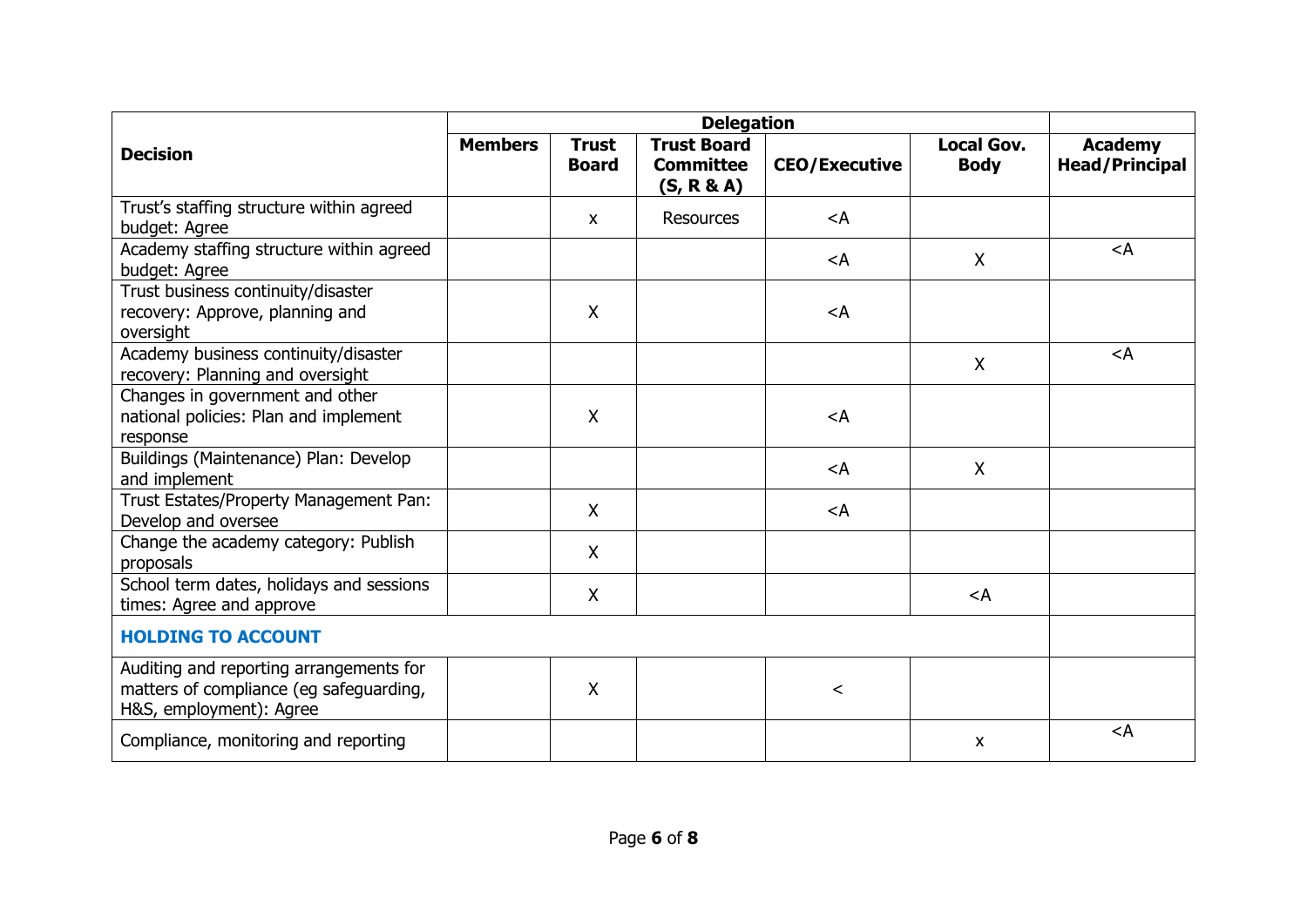| <b>Decision</b>                                                                                 | <b>Members</b> | <b>Trust</b><br><b>Board</b> | <b>Trust Board</b><br><b>Committee</b><br>(S, R & A)                                                   | <b>CEO/Executive</b> | <b>Local Gov.</b><br><b>Body</b> | <b>Academy</b><br><b>Head/Principal</b> |
|-------------------------------------------------------------------------------------------------|----------------|------------------------------|--------------------------------------------------------------------------------------------------------|----------------------|----------------------------------|-----------------------------------------|
| Reporting arrangements for progress on<br>key priorities: Agree (cross references<br>with KPIs) |                | X                            |                                                                                                        | $<$ A                | $\sf X$                          | $<$ A                                   |
| Performance management of the Chief<br><b>Executive Office:</b>                                 |                | $\mathsf{X}$                 |                                                                                                        |                      |                                  |                                         |
| Performance management of academy<br>Headteacher                                                |                |                              |                                                                                                        | X                    | $\prec$ A                        |                                         |
| Targets for pupil achievement: Agree                                                            |                |                              | <b>Standards</b>                                                                                       |                      | $\lt$ A                          | $\leq$ A                                |
| <b>ENSURING FINANCIAL PROBITY</b>                                                               |                |                              |                                                                                                        |                      |                                  |                                         |
| Chief financial officer for delivery of the<br>Trust's detailed accounting process:<br>Appoint  |                | X                            |                                                                                                        |                      |                                  |                                         |
| Trust's scheme of financial delegation:<br>Establish and review                                 |                |                              | <b>Resources</b>                                                                                       |                      |                                  |                                         |
| Academy's scheme of financial<br>delegation: Establish and review                               |                |                              | <b>Resources</b>                                                                                       |                      |                                  |                                         |
| Funding Agreements: Ensure compliance                                                           |                | $\mathsf{X}$                 |                                                                                                        | $<$ A                |                                  |                                         |
| Ensure probity in Trust financial<br>procedures and execution                                   |                | $\mathsf{X}$                 | <audit< td=""><td></td><td></td><td></td></audit<>                                                     |                      |                                  |                                         |
| External auditors' report: Receive and<br>respond                                               |                | $\mathsf{X}$                 | <audit< td=""><td><math>\lt</math>A</td><td><math>\lt</math>A</td><td><math>\leq</math>A</td></audit<> | $\lt$ A              | $\lt$ A                          | $\leq$ A                                |
| CEO pay award: Agree                                                                            |                | $\mathsf{X}$                 |                                                                                                        |                      |                                  |                                         |
| Academy Headteacher pay award: Agree                                                            |                | $\mathsf{X}$                 |                                                                                                        | $\lt$ A              |                                  |                                         |